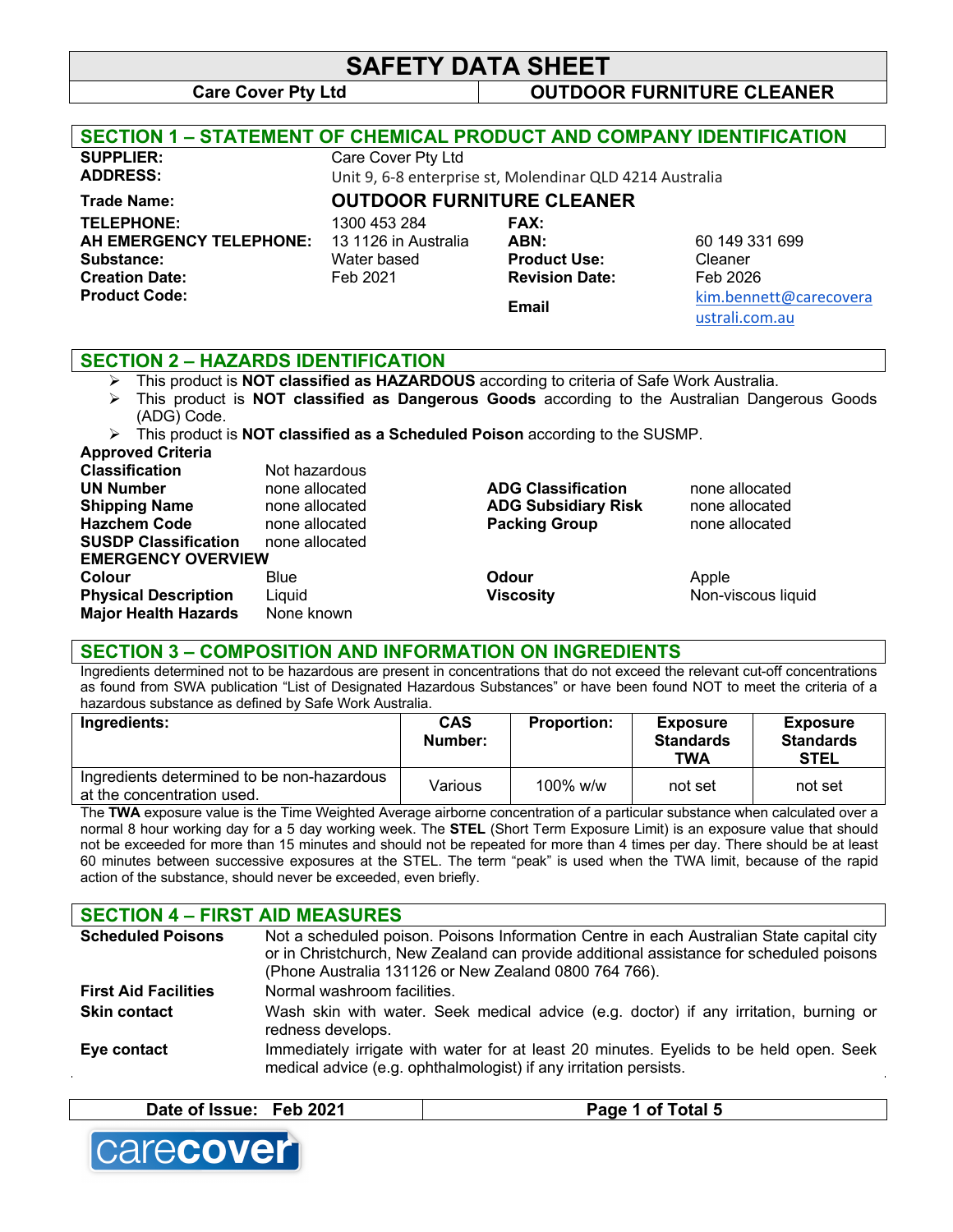| <b>SAFETY DATA SHEET</b>                       |                                                       |                                                                                                                                                                                   |
|------------------------------------------------|-------------------------------------------------------|-----------------------------------------------------------------------------------------------------------------------------------------------------------------------------------|
|                                                | <b>Care Cover Pty Ltd</b>                             | <b>OUTDOOR FURNITURE CLEANER</b>                                                                                                                                                  |
| Ingestion                                      | advice (e.g. doctor).                                 | Do NOT induce vomiting. Rinse mouth thoroughly with water immediately. Give water to<br>drink. If vomiting occurs, give further water to achieve effective dilution. Seek medical |
| <b>Inhalation</b>                              | medical advice (e.g. doctor) if any symptoms persist. | Remove victim to fresh air away from exposure - avoid becoming a casualty.<br>Seek                                                                                                |
| <b>Advice to Doctor</b>                        | of distress of the patient.                           | Treat symptomatically. All treatments should be based on observed signs and symptoms                                                                                              |
| <b>Aggravated Medical</b><br><b>Conditions</b> | None known.                                           |                                                                                                                                                                                   |

#### **SECTION 5 – FIRE FIGHTING MEASURES Fire and Explosion Hazards** Water based. Not combustible - if involved in a fire, may emit toxic fumes. **Extinguishing Media** Use an extinguishing media suitable for surrounding fires. **Fire Fighting** Keep containers exposed to extreme heat cool with water spray. Fire fighters to wear self-contained breathing apparatus if risk of exposure to products of combustion or

decomposition. Evacuate area - move upwind of fire.

**Flash Point** Not combustible

**SECTION 6 – ACCIDENTAL RELEASE MEASURES**

**Occupational Release** Minor spills do not normally need any special clean-up measures - simply rinse with water. In the event of a major spill, prevent spillage from entering drains or water courses. For large spills, or tank rupture, stop leak if safe to do so. Wear appropriate protective

equipment as in section 8 below to prevent skin and eye contamination. Spilt material may result in a slip hazard and should be absorbed into dry, inert material (e.g. sand, earth or vermiculite), which then can be put into appropriately labelled drums for disposal by an approved agent according to local conditions. Residual deposits will remain slippery. Wash area down with excess water. If contamination of sewers or waterways has occurred advise the local emergency services. In the event of a large spillage notify the local environment protection authority or emergency services.

|                 | <b>SECTION 7 - HANDLING AND STORAGE</b>                                                                                                                                                                                      |
|-----------------|------------------------------------------------------------------------------------------------------------------------------------------------------------------------------------------------------------------------------|
| <b>Handling</b> | Avoid contact with incompatible materials. When handling, DO NOT eat, drink or smoke.<br>Keep containers closed. Avoid physical damage to containers. As with any chemical<br>product, wash hands with water after handling. |
| <b>Storage</b>  | Store in a cool, dry, place with good ventilation. Avoid storing in aluminium and light alloy<br>containers. Store away from incompatible materials (Section 10). Keep containers<br>closed.                                 |

#### **SECTION 8 – EXPOSURE CONTROLS AND PERSONAL PROTECTION**

| <b>Exposure Limits</b>        | National Occupational Exposure Limits, as published by Safe Work Australia: |
|-------------------------------|-----------------------------------------------------------------------------|
|                               | Time-weighted Average (TWA): None established for specific product.         |
|                               | See <b>SECTION 3</b> for Exposure Limits of individual ingredients.         |
|                               | Short Term Exposure Limit (STEL): None established for specific product.    |
|                               | See <b>SECTION 3</b> for Exposure Limits of individual ingredients.         |
| <b>Biological Limit Value</b> | None established for product.                                               |
| <b>Engineering Controls</b>   | None required.                                                              |

**Date of Issue: Feb 2021 Page 2 of Total 5**

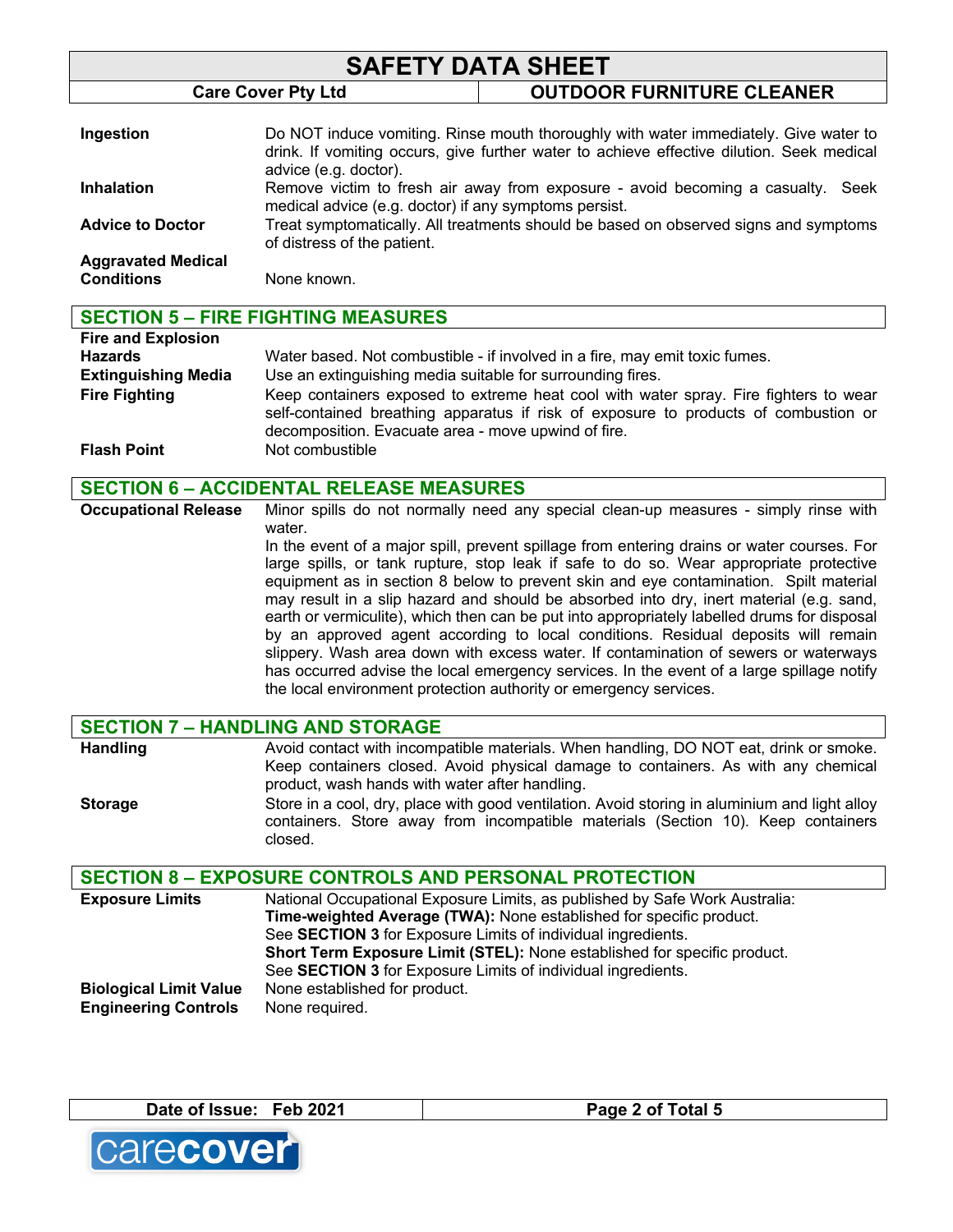# **SAFETY DATA SHEET**

## **Care Cover Pty Ltd OUTDOOR FURNITURE CLEANER**

**Personal Protective Equipment**

**Eye Protection**

**Skin Protection**

**Protective Material** 

**Types**

This product is a household cleaning product and is not classified as hazardous according to the criteria of Safe Work Australia. Use good occupational work practice. The use of protective clothing and equipment depends upon the degree and nature of exposure. Final choice of appropriate protection will vary according to individual circumstances i.e. methods of handling or engineering controls and according to risk assessments undertaken. The following protective equipment should be available; **Generally not required to handle the product as per label directions.** 

The use of safety glasses with side shield protection, goggles or face shield is recommended to handle in large quantities, cleaning up spills, decanting, etc. Contact lenses pose a special hazard; soft lenses may absorb irritants and all lenses concentrate them.

Generally not required to handle the product as per label directions.

Overalls, work boots and elbow length gloves (as per AS/NZS 2161, or as recommended by supplier) are recommended for handling the concentrated product in large quantities, cleaning up spills, decanting, etc.

Material suitable for detergent contact – Butyl rubber, Natural Latex, Neoprene, PVC, and Nitrile.

**Respirator** Generally not required to handle the product as per label directions.

# **SECTION 9 – PHYSICAL AND CHEMICAL PROPERTIES**

| <b>Physical State</b>   | Non-viscous liquid          | Colour                          | Blue                |
|-------------------------|-----------------------------|---------------------------------|---------------------|
| Odour                   | Apple                       | <b>Specific Gravity</b>         | 1.00 - 1.02 @ 25 °C |
| <b>Boiling Point</b>    | Approximately<br>100 °C     | <b>Freezing Point</b>           | Approximately 0 °C  |
| <b>Vapour Pressure</b>  | Not available               | <b>Vapour Density</b>           | Not available       |
| <b>Flash Point</b>      | $> 63$ °C (not flammable)   | <b>Flammable Limits</b>         | Not applicable      |
| <b>Water Solubility</b> | Miscible in all proportions | рH                              | $8.5 - 9.5$ neat    |
| <b>Volatile Organic</b> |                             | <b>Coefficient of Water/Oil</b> |                     |
| <b>Compounds (VOC)</b>  | $< 1.0 \%$ v/v              | <b>Distribution</b>             | Not available       |
| Viscosity               | Not available               | <b>Odour Threshold</b>          | Not available       |
| <b>Evaporation Rate</b> | Not available               | <b>Per Cent Volatile</b>        | Ca 98 % v/v         |
|                         |                             |                                 |                     |

## **SECTION 10 – STABILITY AND REACTIVITY**

| <b>Chemical Stability</b>     | Stable at normal temperatures and pressure.                                      |
|-------------------------------|----------------------------------------------------------------------------------|
| <b>Conditions to Avoid</b>    | None known.                                                                      |
| <b>Incompatible Materials</b> | None known.                                                                      |
| <b>Hazardous</b>              | Product can decompose on combustion to form Carbon Monoxide, Carbon Dioxide, and |
| <b>Decomposition</b>          | other possibly toxic gases and vapours.                                          |
| <b>Hazardous Reactions</b>    | None known.                                                                      |

# **SECTION 11 – TOXICOLOGICAL INFORMATION**

| <b>PRODUCT MIXTURE INFORMATION</b>        |                                                                                                         |
|-------------------------------------------|---------------------------------------------------------------------------------------------------------|
| <b>Local Effects</b>                      | None known.                                                                                             |
| <b>Target Organs</b>                      | None known.                                                                                             |
| POTENTIAL HEALTH EFFECTS                  |                                                                                                         |
| Ingestion                                 |                                                                                                         |
| short term exposure                       | Low toxicity. Ingestion of large amounts may irritate the gastric tract causing nausea and<br>vomiting. |
| long term exposure<br><b>Skin contact</b> | No information available.                                                                               |

| Date of Issue: Feb 2021 | Page 3 of Total 5 |
|-------------------------|-------------------|

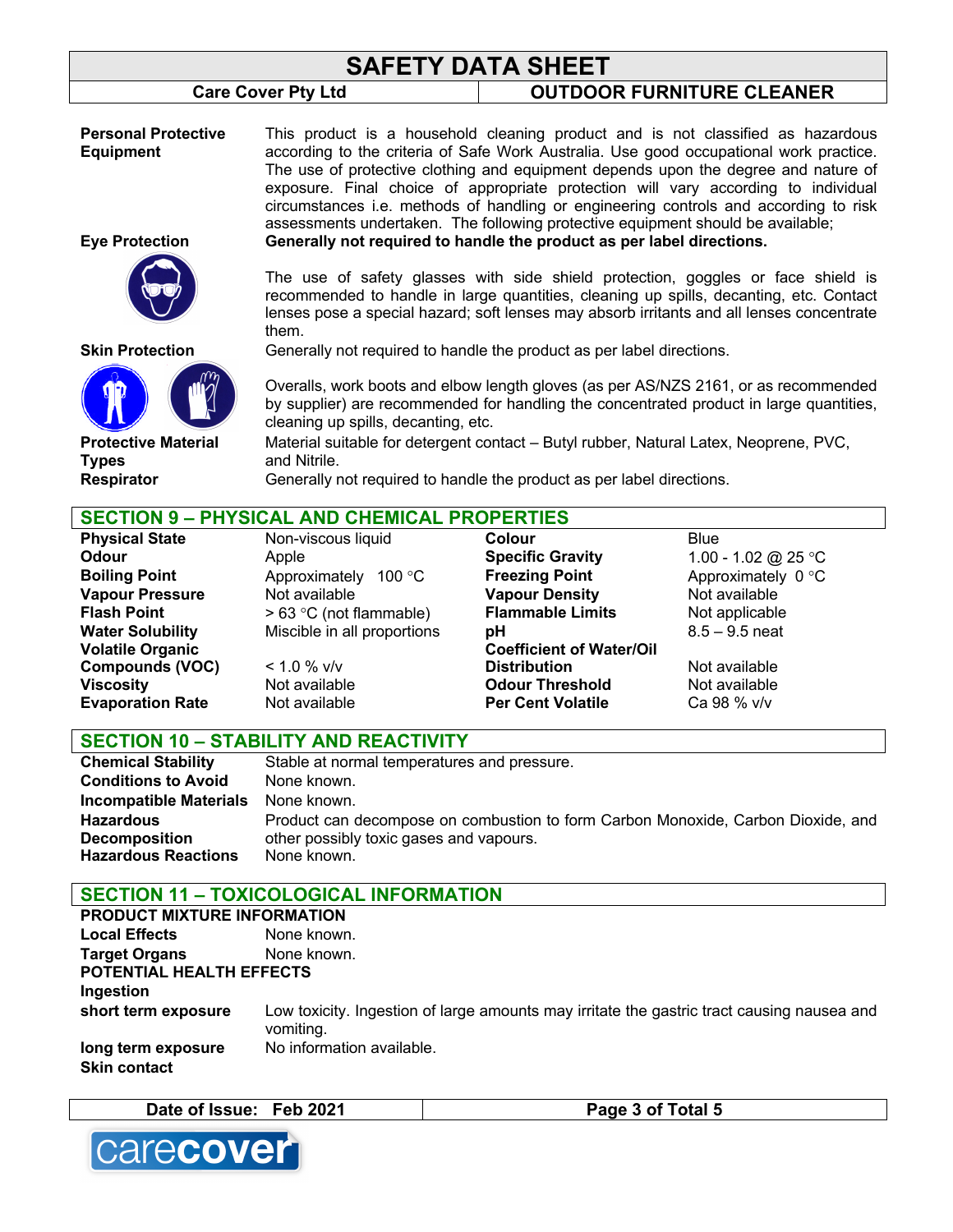# **SAFETY DATA SHEET Care Cover Pty Ltd OUTDOOR FURNITURE CLEANER**

| short term exposure<br>long term exposure | Not a known skin irritant.<br>Prolonged and repeated skin contact with undiluted solutions may induce eczematoid<br>dermatitis. |
|-------------------------------------------|---------------------------------------------------------------------------------------------------------------------------------|
| Eye contact                               |                                                                                                                                 |
| short term exposure                       | Eye contact may cause mild stinging, blurring, tearing.                                                                         |
| long term exposure                        | No information available.                                                                                                       |
| <b>Inhalation</b>                         |                                                                                                                                 |
| short term exposure                       | Not an inhalation hazard.                                                                                                       |
| long term exposure                        | No information available.                                                                                                       |
| <b>Carcinogen Status</b>                  |                                                                                                                                 |
| <b>SWA</b>                                | No significant ingredient is classified as carcinogenic by SWA.                                                                 |
| <b>NTP</b>                                | No significant ingredient is classified as carcinogenic by NTP.                                                                 |
| <b>IARC</b>                               | No significant ingredient is classified as carcinogenic by IARC.                                                                |
| <b>Medical conditions</b>                 |                                                                                                                                 |
| aggravated by exposure                    | No information available.                                                                                                       |

## **SECTION 12 – ECOLOGICAL INFORMATION**

| <b>Fish toxicity</b>          | None available for specific product.                                                                                                                                                                                                                               |
|-------------------------------|--------------------------------------------------------------------------------------------------------------------------------------------------------------------------------------------------------------------------------------------------------------------|
| <b>Algae toxicity</b>         | None available for specific product.                                                                                                                                                                                                                               |
| <b>Invertebrates toxicity</b> | None available for specific product                                                                                                                                                                                                                                |
| <b>Toxicity to Bacteria</b>   | None available.                                                                                                                                                                                                                                                    |
| <b>OECD Biological</b>        | Individual components are known to be readily biodegradable. No hydrocarbons or                                                                                                                                                                                    |
| degradation                   | environmentally hazardous components.                                                                                                                                                                                                                              |
| General                       | Apply this product only as specified on the label. Product miscible in all proportions with<br>water. AS WITH ANY CHEMICAL PRODUCT, DO NOT DISCHARGE LARGE<br>QUANTITIES INTO DRAINS, WATERWAYS, SEWER OR ENVIRONMENT. Inform local<br>authorities if this occurs. |

#### **SECTION 13 – DISPOSAL CONSIDERATIONS**

**Disposal** The small quantities contained in wash solutions (when used as directed) can generally be handled by conventional sewage systems, septics, and grey water systems. To dispose of quantities of undiluted product, refer to State Land Waste Management Authority. Transfer product residues to a labelled, sealed container for disposal or recovery. Waste disposal must be by an accredited contractor. As with any chemical, do not put down the drain in quantity.

#### **SECTION 14 – TRANSPORT INFORMATION**

| <b>UN Number</b>        | none allocated | <b>ADG Classification</b>  | none allocated |
|-------------------------|----------------|----------------------------|----------------|
| <b>Shipping Name</b>    | none allocated | <b>ADG Subsidiary Risk</b> | none allocated |
| <b>Hazchem Code</b>     | none allocated | <b>Packing Group</b>       | none allocated |
| <b>Packaging Method</b> | none allocated | <b>Special Provisions</b>  | none allocated |
| <b>Segregation</b>      | none allocated |                            |                |

# **SECTION 15 – REGULATORY INFORMATION**

**Labeling Details** HAZARD Not hazardous **HAZARD STATEMENTS** None allocated **PRECAUTIONARY STATEMENTS SUSMP** None allocated

None allocated

| Date of Issue: Feb 2021 |  | Page 4 of Total 5 |
|-------------------------|--|-------------------|
|-------------------------|--|-------------------|

carecover